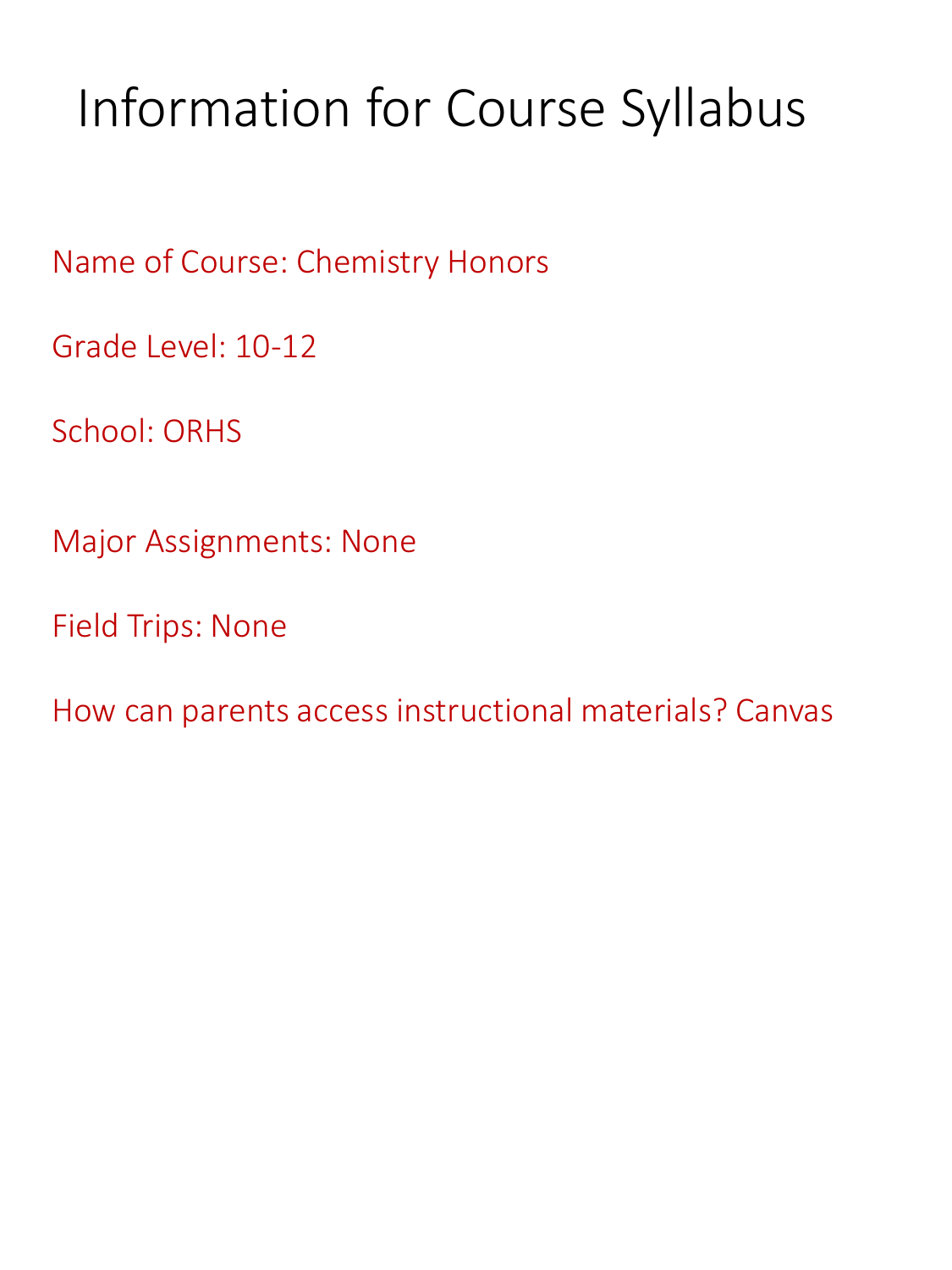#### **Term 1**

**CHEM1.PS3.1** Contrast the concepts of temperature and heat flow in macroscopic and microscopic terms. Understand that heat is a form of energy and temperature is a measure of the average kinetic energy of a molecule.

**CHEM1.PS3.2** Draw and interpret heating and cooling curves and phase diagrams. Analyze the energy involved in calorimetry by using the Law of Conservation of Energy quantitatively (use q=mc∆t) and qualitatively.

**CHEM1.PS3.3** Distinguish between endothermic and exothermic reactions by constructing potential energy diagrams and explain the differences between the two using chemical terms (i.e. activation energy). Recognize when energy is absorbed or given off depending on the bonds formed and bonds broken.

**CHEM1.PS3.4** Analyze energy changes to explain and defend the Law of Conservation of energy.

**CHEM1.PS1.11** Develop and compare historical models of the atom (from Democritus to quantum mechanical model) and construct arguments to show how scientific knowledge evolves over time, based on experimental evidence, critique, and alternative interpretation.

**Table CHEM1.PS1.12** Explain the origin and organization of the Periodic Table. Predict chemical and physical properties of main group elements (reactivity, number of subatomic particles, ion charge, ionization energy, atomic radius, and electronegativity) based on location on the periodic table. Construct an argument to describe how the quantum mechanical model of the atom (e.g., patterns of valence and inner electrons) defines periodic properties. Use the periodic table to draw Lewis dot structures and show understanding of orbital notations through drawing and interpreting graphical representations (i.e., arrows representing electrons in an orbital).

**Naming** 

**Atoms and the Periodic** 

Atoms and the Periodic

**Matter and Energy**

Matter and Energy

**CHEM1.PS1.13** Use the periodic table and electronegativity differences of elements to<br>predict the types of bonds that are formed between atoms during chemical reactions a<br>write the names of chemical compounds, including p predict the types of bonds that are formed between atoms during chemical reactions and write the names of chemical compounds, including polyatomic ions using the IUPAC criteria.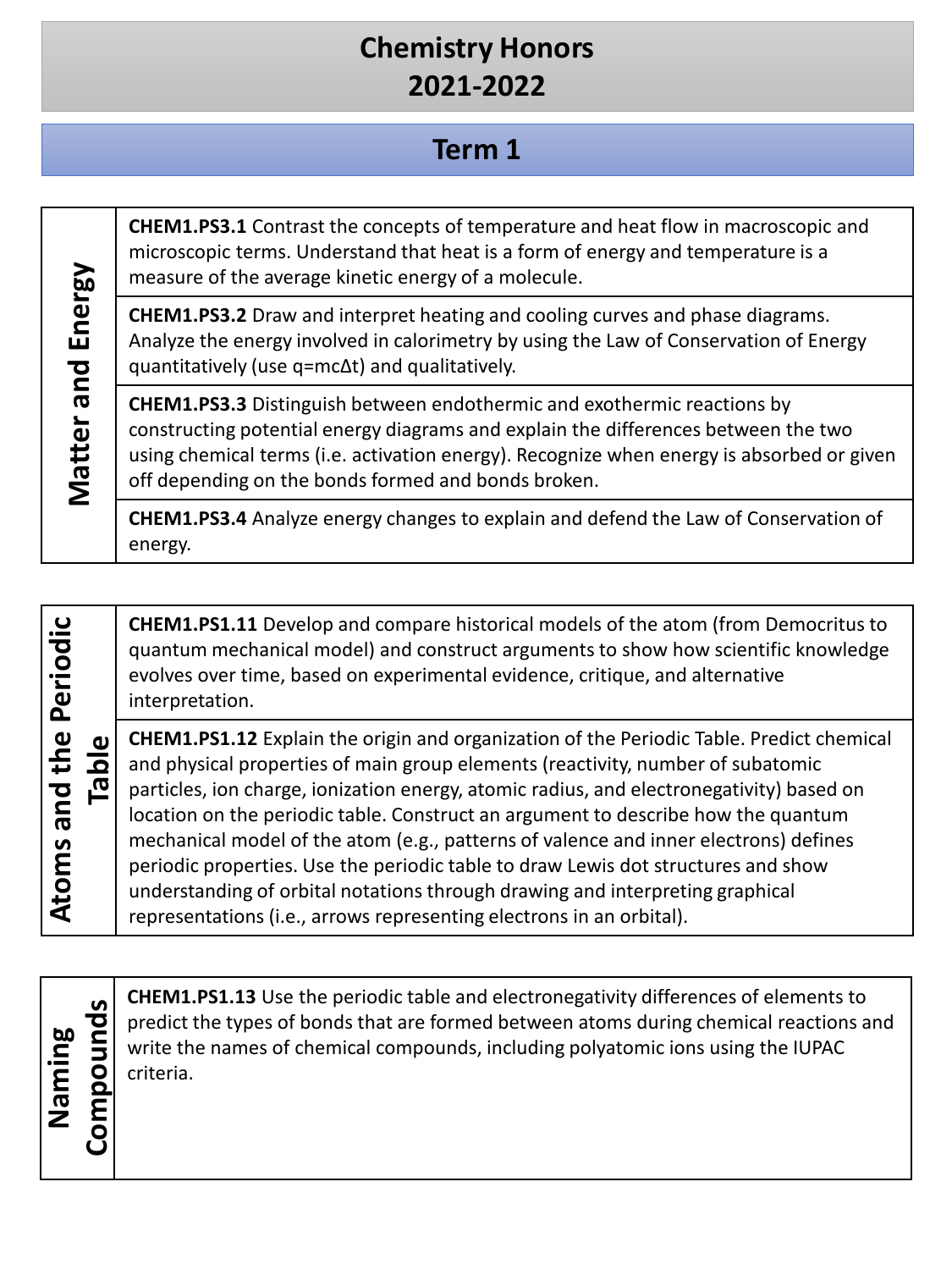#### **Term 1**

| ω |  |
|---|--|
| ۰ |  |
| e |  |
|   |  |
| ω |  |
| ь |  |

**CHEM1.PS1.1** Understand and be prepared to use values specific to chemical processes: the mole, molar mass, and percent composition.



chemical reaction by balancing chemical equations.

**Remarks CHEM1.PS1.2** Demonstrate that atoms, and therefore mass, are conserved during a<br>chemical reaction by balancing chemical equations.<br>**CHEM1.PS1.4** Use the reactants in a chemical reaction to predict the products and **CHEM1.PS1.4** Use the reactants in a chemical reaction to predict the products and identify reaction classes (synthesis, decomposition, combustion, single replacement, and double replacement).

| š      |
|--------|
|        |
| ധ      |
| ۶      |
|        |
| С<br>١ |
|        |
|        |
| t<br>۱ |
|        |
|        |
| ı<br>D |
| L      |

**CHEM1.PS1.3** Perform stoichiometric calculations involving the following relationships: mole-mole, mass-mass, mole-mass, mole-particle, and mass-particle. Show a qualitative understanding of the phenomenon of percent yield, limiting and excess reagents in a chemical reaction through pictorial and conceptual examples (states of matter liquid and solid; excluding volume of gases).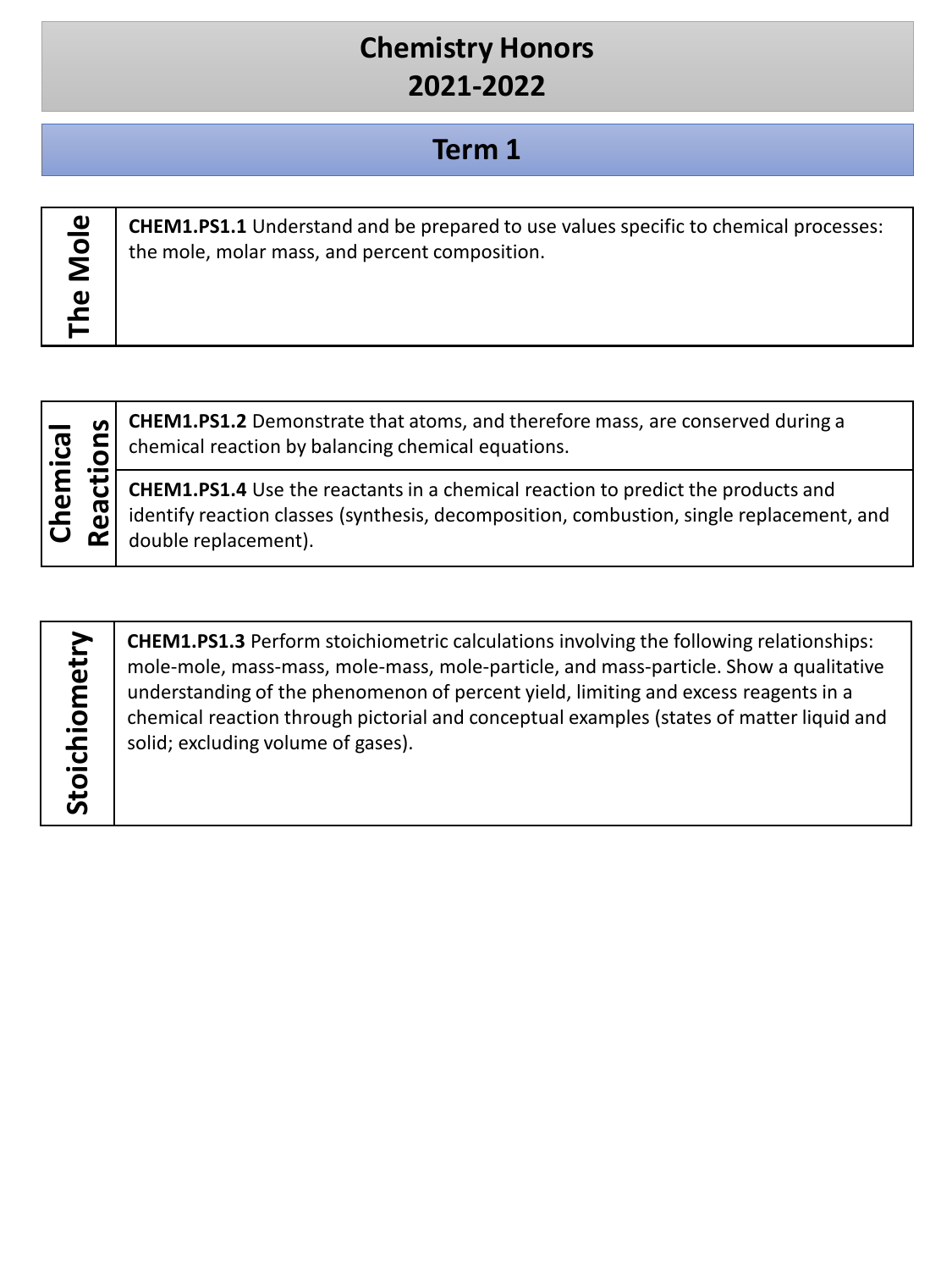#### **Term 2**

**CHEM1.PS4.1** Using a model, explain why elements emit and absorb characteristic frequencies of light and how this information is used.

**CHEM1.PS1.11** Develop and compare historical models of the atom (from Democritus to quantum mechanical model) and construct arguments to show how scientific knowledge evolves over time, based on experimental evidence, critique, and alternative interpretation.

**CHEM1.PS1.12** Explain the origin and organization of the Periodic Table. Predict chemical and physical properties of main group elements (reactivity, number of subatomic particles, ion charge, ionization energy, atomic radius, and electronegativity) based on location on the periodic table. Construct an argument to describe how the quantum mechanical model of the atom (e.g., patterns of valence and inner electrons) defines periodic properties. Use the periodic table to draw Lewis dot structures and show understanding of orbital notations through drawing and interpreting graphical representations (i.e., arrows representing electrons in an orbital).

# **Chemical Bonding Chemical Bonding**

**CHEM1.PS1.12** Explain the origin and organization of the Periodic Table. Predict chemical and physical properties of main group elements (reactivity, number of subatomic particles, ion charge, ionization energy, atomic radius, and electronegativity) based on location on the periodic table. Construct an argument to describe how the quantum mechanical model of the atom (e.g., patterns of valence and inner electrons) defines periodic properties. Use the periodic table to draw Lewis dot structures and show understanding of orbital notations through drawing and interpreting graphical representations (i.e., arrows representing electrons in an orbital).

**CHEM1.PS1.13** Use the periodic table and electronegativity differences of elements to predict the types of bonds that are formed between atoms during chemical reactions and write the names of chemical compounds, including polyatomic ions using the IUPAC criteria.

**CHEM1.PS1.14** Use Lewis dot structures and electronegativity differences to predict the polarities of simple molecules (linear, bent, trigonal planar, trigonal pyramidal, tetrahedral). Construct an argument to explain how electronegativity affects the polarity of basic chemical molecules.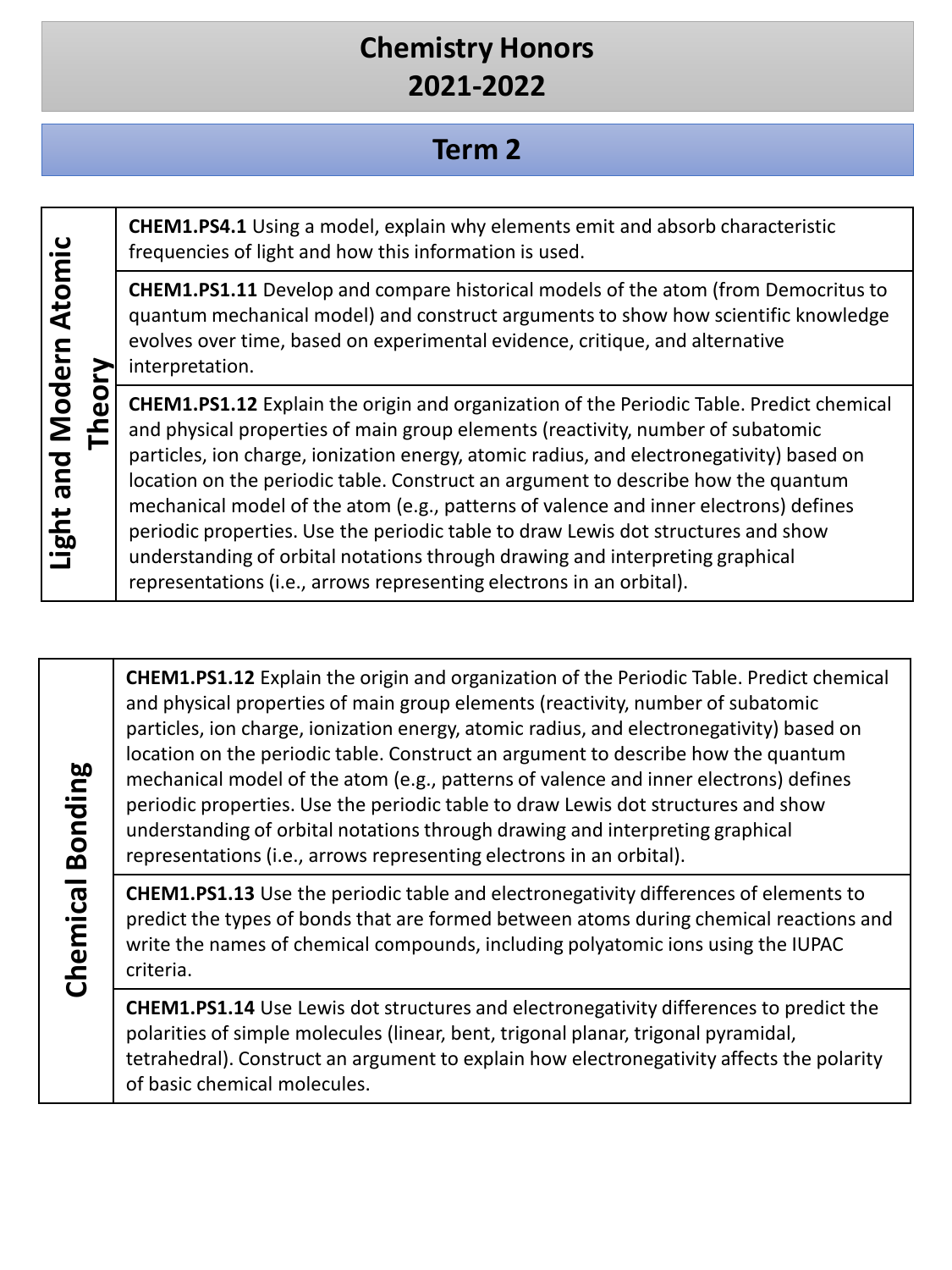#### **Term 2**

| <b>Laws</b><br>SD.<br>Ó | <b>CHEM1.PS1.5</b> Conduct investigations to explore and characterize the behavior of gases<br>(pressure, volume, and temperature), develop models to represent this behavior, and<br>construct arguments to explain this behavior. Evaluate the relationship (qualitatively and<br>quantitatively) at STP between pressure and volume (Boyle's Law), temperature and<br>volume (Charles's Law), temperature and pressure (Gay-Lussac Law), and moles and<br>volume (Avogadro's Law), and evaluate and explain the relationships with respect to<br>kinetic-molecular theory. Be able to understand, establish, and predict the relationships<br>between volume, temperature, and pressure using the combined gas law both<br>qualitatively and quantitatively. |
|-------------------------|-----------------------------------------------------------------------------------------------------------------------------------------------------------------------------------------------------------------------------------------------------------------------------------------------------------------------------------------------------------------------------------------------------------------------------------------------------------------------------------------------------------------------------------------------------------------------------------------------------------------------------------------------------------------------------------------------------------------------------------------------------------------|
|                         | <b>CHEM1.PS1.6</b> Use the ideal gas law, PV=nRT, to algebraically evaluate the relationship<br>among the number of moles, volume, pressure, and temperature for ideal gases.                                                                                                                                                                                                                                                                                                                                                                                                                                                                                                                                                                                   |
|                         | <b>CHEM1.PS2.2</b> Understand the intermolecular forces created by the unequal distribution<br>of charge result in varying degrees of attraction between molecules. Compare and<br>contrast the intermolecular forces (hydrogen bonding, dipole-dipole bonding, and London<br>dispersion forces) within different types of simple substances (only those following the<br>octet rule) and predict and explain their effect on chemical and physical properties of<br>those substances using models or graphical representations.                                                                                                                                                                                                                                |

**CHEM1.PS1.7** Analyze solutions to identify solutes and solvents, quantitatively analyze concentrations (molarity, percent composition, and ppm), and perform separation methods, such as, evaporation, distillation, and/or chromatography and show conceptual understanding of distillation. Construct arguments to justify the use of certain separation methods under different conditions.

**CHEM1.PS1.15:** Investigate, describe, and mathematically determine the effect of solute concentration on vapor pressure using the solute's van't Hoff factor on freezing point depression and boiling point elevation.

**CHEM1.PS2.3:** Construct a model to explain the process by which solutes dissolve in solvents and develop an argument to describe how intermolecular forces affect the solubility of different chemical compounds.

**Solutions**

Solutions

**CHEM1.PS2.4:** Conduct and investigation to determine how temperature, surface area, and stirring affect the rate of solubility. Construct an argument to explain the relationships observed in experimental data using collision theory.